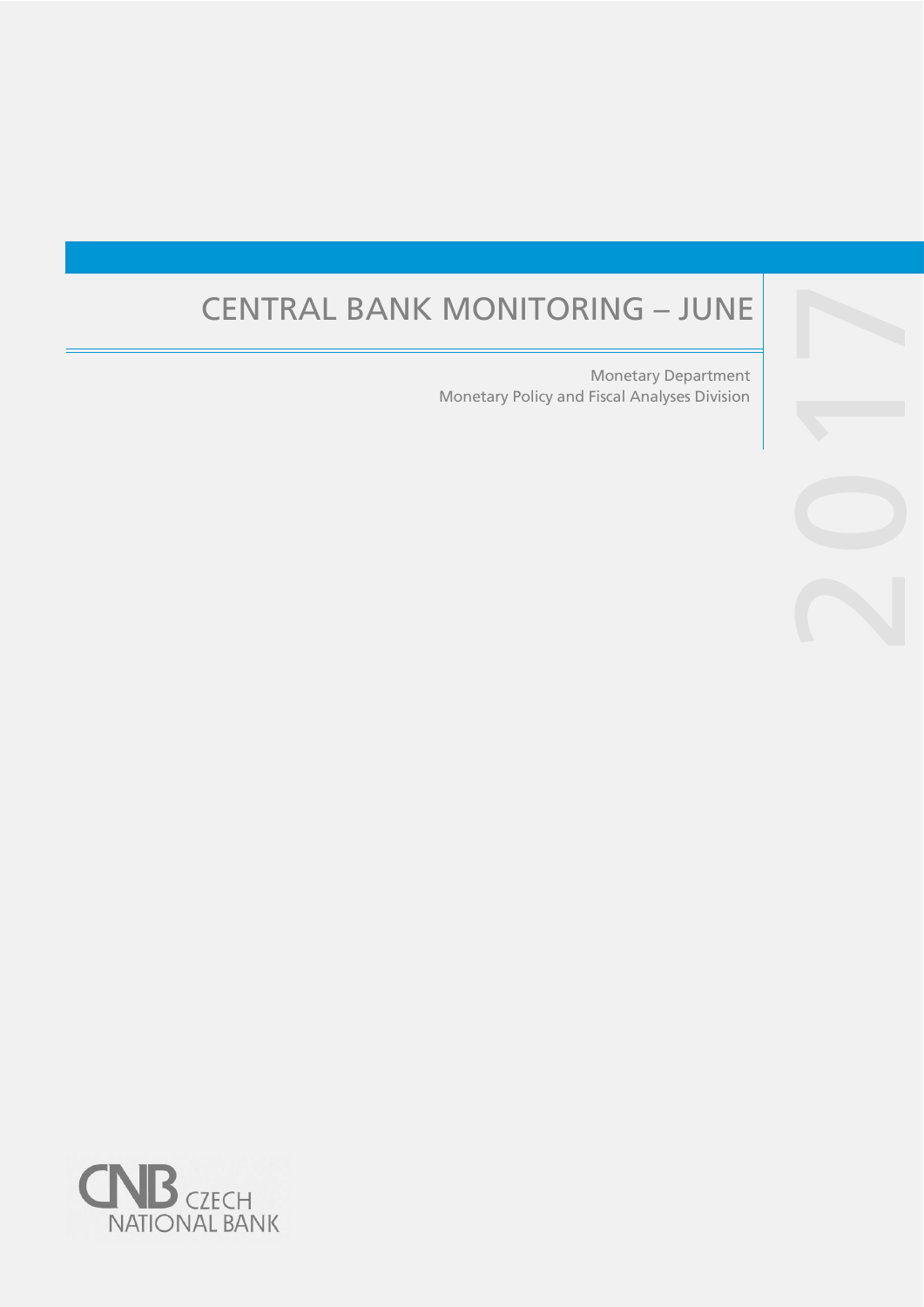## **In this issue**

*Most of the central banks under review, including the ECB, are keeping their interest rates at low levels. The US Fed was alone in raising its key interest rate by 0.25 pp to 0.75%–1.00% as expected, and is addressing the issue of reducing its balance sheet. Although inflation is close to central banks' inflation targets in all the economies under review except Switzerland, most of the banks are maintaining their unconventional monetary policy programmes. The Swedish Riksbank raised its target amount for government bond purchases.* Spotlight *focuses on the options and strategies for reducing the US Federal Reserve's balance sheet. In our*  Selected Speech*, SNB Governor Thomas J. Jordan talks about the effect of the increase in the SNB's balance sheet on its investment policy.*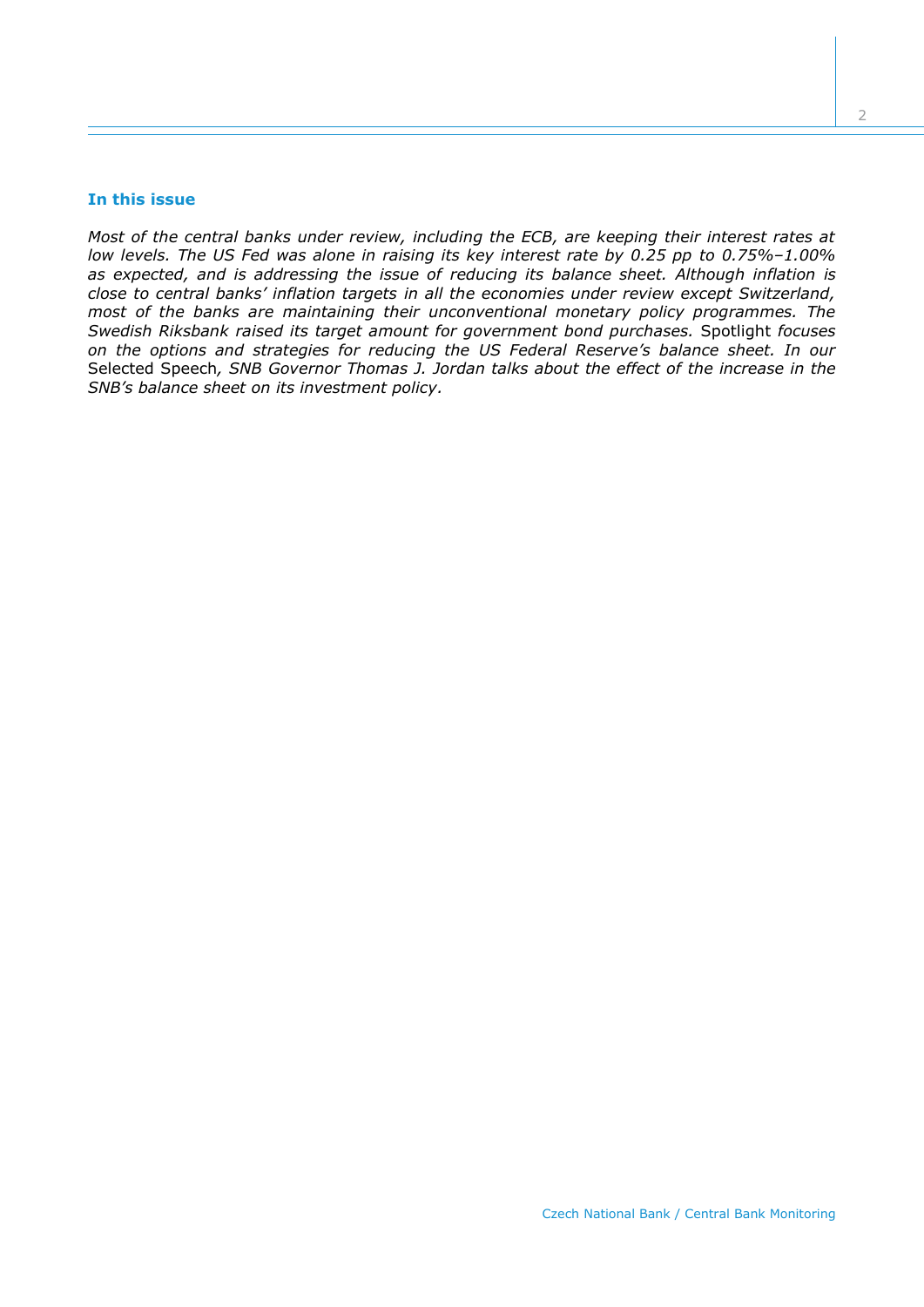# **1. LATEST MONETARY POLICY DEVELOPMENTS AT SELECTED CENTRAL BANKS**

## **Key central banks of the Euro-Atlantic area**

|                                                                                                                                                                                                                                                                                                                                                                                                                               | <b>Euro area (ECB)</b>                                           | <b>USA (Fed)</b>                                                                    | <b>United Kingdom (BoE)</b>                      |  |  |
|-------------------------------------------------------------------------------------------------------------------------------------------------------------------------------------------------------------------------------------------------------------------------------------------------------------------------------------------------------------------------------------------------------------------------------|------------------------------------------------------------------|-------------------------------------------------------------------------------------|--------------------------------------------------|--|--|
| <b>Inflation target</b>                                                                                                                                                                                                                                                                                                                                                                                                       | $2\%^{2}$<br>$< 2\%$ <sup>1</sup>                                |                                                                                     | 2%                                               |  |  |
| <b>MP</b> meetings<br>27 Apr (0.00)<br>8 Jun (0.00)<br>(rate changes)                                                                                                                                                                                                                                                                                                                                                         |                                                                  | 14-15 Mar $(+0.25)$<br>$2 - 3$ May $(0.00)$                                         | 16 Mar (0.00)<br>11 May (0.00)                   |  |  |
| <b>Current basic rate</b>                                                                                                                                                                                                                                                                                                                                                                                                     | $0.00\%$ ; -0.40% <sup>3</sup>                                   | $0.75 - 1.00\%$                                                                     | 0.25%                                            |  |  |
| <b>Latest inflation</b>                                                                                                                                                                                                                                                                                                                                                                                                       | 1.4% (May 2017) <sup>4</sup>                                     | 2.2% (Apr 2017)                                                                     | 2.7% (Apr 2017)                                  |  |  |
| <b>Expected MP meetings</b>                                                                                                                                                                                                                                                                                                                                                                                                   | $20$ Jul<br>7 Sep                                                | $13 - 14$ Jun<br>25-26 Jul                                                          | $15$ Jun<br>3 Aug                                |  |  |
| Other expected events                                                                                                                                                                                                                                                                                                                                                                                                         | 7 Sep:<br>publication of ECB staff<br>projections                | 12 Jul: publication of Beige Book,<br>Jun: publication of Monetary<br>Policy Report | 3 Aug: publication of<br><b>Inflation Report</b> |  |  |
| Expected rate movements <sup>6</sup>                                                                                                                                                                                                                                                                                                                                                                                          | $\rightarrow$                                                    |                                                                                     | $\rightarrow$                                    |  |  |
| <sup>1</sup> ECB definition of price stability "below, but close to 2%"; <sup>2</sup> January 2012 definition of inflation target; <sup>3</sup> deposit<br>rate; <sup>4</sup> flash estimate; <sup>5</sup> meeting associated with summary of FOMC economic forecasts and press conference given<br>by FOMC Chairman; <sup>6</sup> direction of expected change in rates in next three months taken from Consensus Forecasts. |                                                                  |                                                                                     |                                                  |  |  |
| 1.25<br>1.00<br>0.75                                                                                                                                                                                                                                                                                                                                                                                                          | Key interest rates                                               | Inflation<br>3<br>$\overline{2}$                                                    |                                                  |  |  |
| 0.50<br>0.25<br>0.00                                                                                                                                                                                                                                                                                                                                                                                                          |                                                                  | 1<br>$\Omega$                                                                       |                                                  |  |  |
| 6/16<br>8/16                                                                                                                                                                                                                                                                                                                                                                                                                  | 10/16<br>12/16<br>2/17<br>4/17<br><b>USA</b><br>-UK<br>euro area | 6/17<br>4/16<br>6/16<br>8/16<br>10/16<br>$-$ USA $-$                                | 12/16<br>2/17<br>4/17<br>UK - euro area          |  |  |

The **ECB** kept its key interest rates unchanged and confirmed its monthly asset purchase programme (APP) at EUR 60 billion. The APP will run until the end of December 2017, or beyond, if necessary. An increase in purchases is not entirely ruled out, but is not expected in the current conditions. Mario Draghi directly expressed confidence in the strength of the APP. The ECB also confirmed that it expects interest rates to remain at their present levels well past the horizon of the APP. Lower rates would be considered only if necessitated by the economic situation. The ECB's current forecast is only slightly higher than in March and expects GDP growth of 1.9% in 2017 and 1.8% in 2018. The inflation forecast for this year was reduced from 1.7% to 1.5% and that for 2018 from 1.6% to 1.3%, mainly due to lower oil and food prices. According to Draghi, deflation risks have definitely disappeared.

As expected, the **Fed** raised its key interest rate by 0.25 pp to 0.75%–1.00% in March 2017. No further changes were made to rates at the May meeting. According to the FOMC members' projections (for the March meeting), there will be approximately two further interest rate hikes of 0.25 pp this year, i.e. a rise of 0.50 pp from the current level overall. The FOMC considers the slower GDP growth in 2017 Q1 to be transitory, and the labour market is continuing to strengthen despite this slowdown. The unemployment rate decreased further to 4.4%. Inflation is close to the 2% inflation target. A possible process for reducing the Fed's balance sheet was discussed at the May meeting (for more information, see *Spotlight*).

The **BoE** left its key interest rate at 0.25%, although MPC member Kristin Forbes voted for an increase of 0.25% (the voting ratio was 7:1). The BoE's securities purchases reached the announced targets, i.e. GBP 435 billion for government bonds and GBP 10 billion for corporate bonds. Inflation rose to 2.7% in April and thus remains above the 2% inflation target. The BoE expects it to rise further to around 3% in 2017 Q4.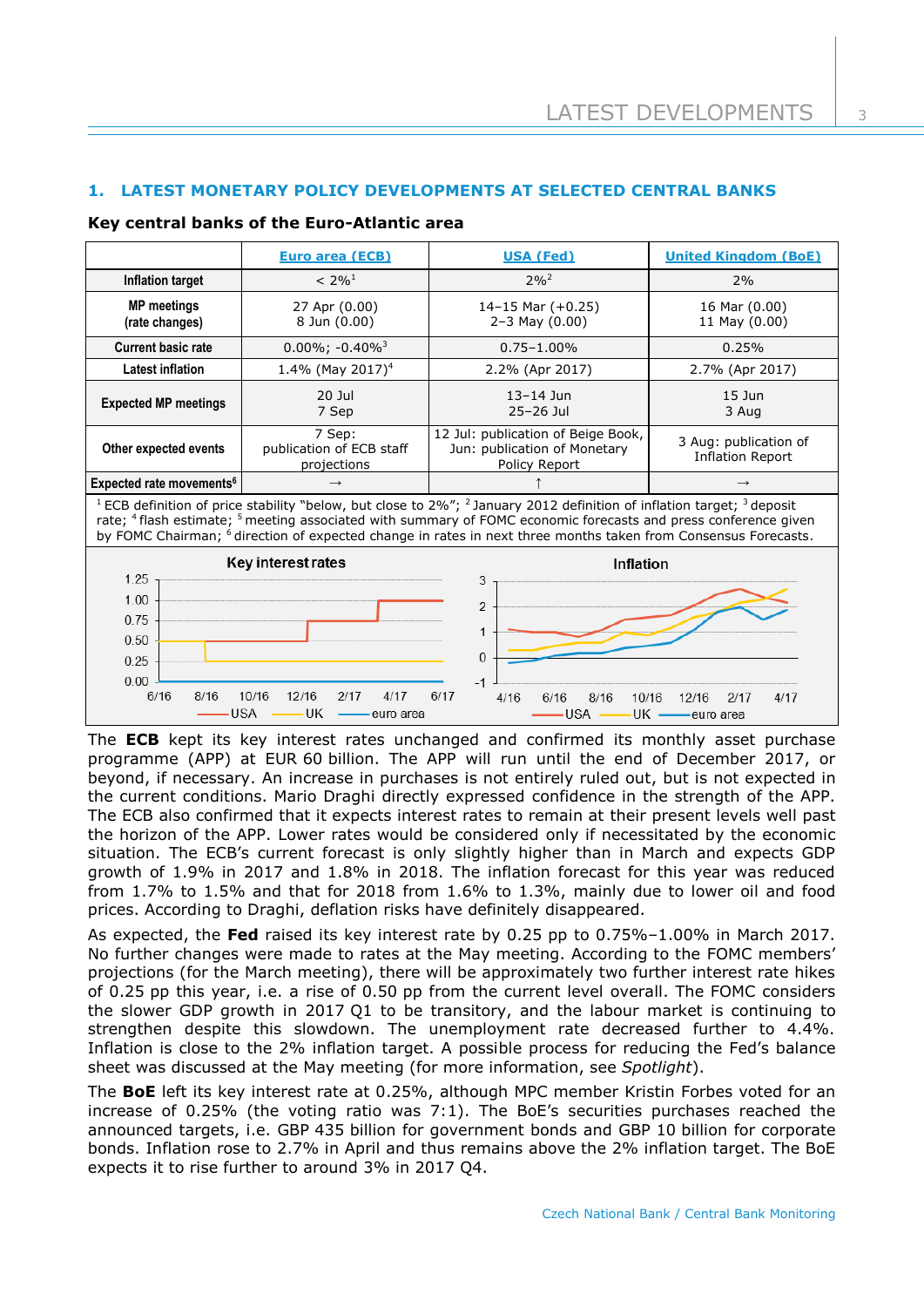|                                                                                                                                                                                                                               | <b>Sweden (Riksbank)</b>                                                                                              | <b>Hungary (MNB)</b>                             | <b>Poland (NBP)</b>                                                |  |  |
|-------------------------------------------------------------------------------------------------------------------------------------------------------------------------------------------------------------------------------|-----------------------------------------------------------------------------------------------------------------------|--------------------------------------------------|--------------------------------------------------------------------|--|--|
| Inflation target                                                                                                                                                                                                              | 2%                                                                                                                    | 3%                                               | 2.5%                                                               |  |  |
| <b>MP</b> meetings<br>26 Apr (0.00)<br>(rate changes)                                                                                                                                                                         |                                                                                                                       | 28 Mar (0.00)<br>25 Apr (0.00)<br>23 May (0.00)  | $4-5$ Apr $(0.00)$<br>$16-17$ May $(0.00)$<br>$6 - 7$ Jun $(0.00)$ |  |  |
| <b>Current basic rate</b>                                                                                                                                                                                                     | $-0.50\%$ ; $-1.25\%$ <sup>2</sup>                                                                                    | $0.9\%$ ; -0.05% <sup>2</sup>                    | 1.50%                                                              |  |  |
| <b>Latest inflation</b>                                                                                                                                                                                                       | 1.9% (Apr 2017)                                                                                                       | 2.2% (Apr 2017)                                  | 2.0% (Apr 2017)                                                    |  |  |
| <b>Expected MP meetings</b>                                                                                                                                                                                                   | $20$ Jun<br>$3$ Jul<br>$18$ Jul<br>7 Sep<br>22 Aug                                                                    |                                                  | $4-5$ Jul<br>$5-6$ Sep                                             |  |  |
| Other expected events                                                                                                                                                                                                         | 4 Jul: publication of<br>20 Jun: publication of<br><b>Inflation Report</b><br>Monetary Policy Report                  |                                                  | 10 Jul: publication of<br><b>Inflation Report</b>                  |  |  |
| Expected rate movements <sup>1</sup><br>$\rightarrow$                                                                                                                                                                         |                                                                                                                       | $\rightarrow$                                    | $\rightarrow$                                                      |  |  |
|                                                                                                                                                                                                                               | Direction of expected change in rates in next three months taken from Consensus Forecasts, <sup>2</sup> deposit rate. |                                                  |                                                                    |  |  |
| Key interest rates<br><b>Inflation</b><br>2.00<br>4<br><u> 1989 - Johann Marie Barn, mars eta industrial eta industrial eta industrial eta industrial eta industrial e</u><br>1.50<br>$\mathcal{R}$<br>1.00<br>$\mathfrak{p}$ |                                                                                                                       |                                                  |                                                                    |  |  |
| 0.50<br>0.00<br>$-0.50$<br>$-1.00$<br>6/16<br>8/16<br><b>SWE</b>                                                                                                                                                              | 2/17<br>6/17<br>10/16<br>12/16<br>4/17<br>— HUN<br>POL                                                                | $\Omega$<br>$-1$<br>$-2$<br>4/16<br>6/16<br>8/16 | 10/16<br>12/16<br>4/17<br>2/17                                     |  |  |

## **Selected central banks of inflation-targeting EU countries**

The **Riksbank** left its policy rate at -0.5% in April and does not expect it to rise until mid-2018. It decided to extend the government bond purchase programme by SEK 15 billion during 2017 H2. Government bond purchases of SEK 30 billion remain valid for 2017 H1. The purchases will thus total SEK 290 billion. The Riksbank is considering changing the targeted measure from CPI inflation to CPIF inflation with a fixed interest rate (for more information, see *News*). The bank left its CPI outlook at 1.6% for 2017 and slightly increased its CPIF outlook to 1.8%. It increased its GDP growth outlook from 2.5% to 2.8% for this year and expects 2.3% for next year.

The **MNB** maintained its base rate at 0.9%, its deposit rate at -0.05% and its overnight lending rate on collateralised loans to banks at 0.9%. The Hungarian economy grew at a fast annual rate of 4.1% in Q1. The MNB expects economic growth of between 3% and 4% in 2017. The Funding for Growth Scheme ended at the end of March 2017. The programme of lending to SMEs through the Market-Based Lending Scheme continues. Since October, the MNB has been limiting the amount that commercial banks may deposit with it under the Self-Financing Programme. It reduced this amount further at the March meeting, from HUF 750 billion to HUF 500 billion.

The **NBP** left its interest rate unchanged at 1.5%. Annual economic growth accelerated to 4% in Q1, due mainly to consumer demand driven by wage growth and good consumer sentiment. Exports and imports rose, while investment grew at a near-zero rate. According to the NBP forecast (published on 13 March), the economy will grow by 3.7% and 3.3% in 2017 and 2018 respectively. Inflation reached 2% in April. Measures of core inflation remain low. The NBP expects inflation of 2%, i.e. below the inflation target, in both 2017 and 2018.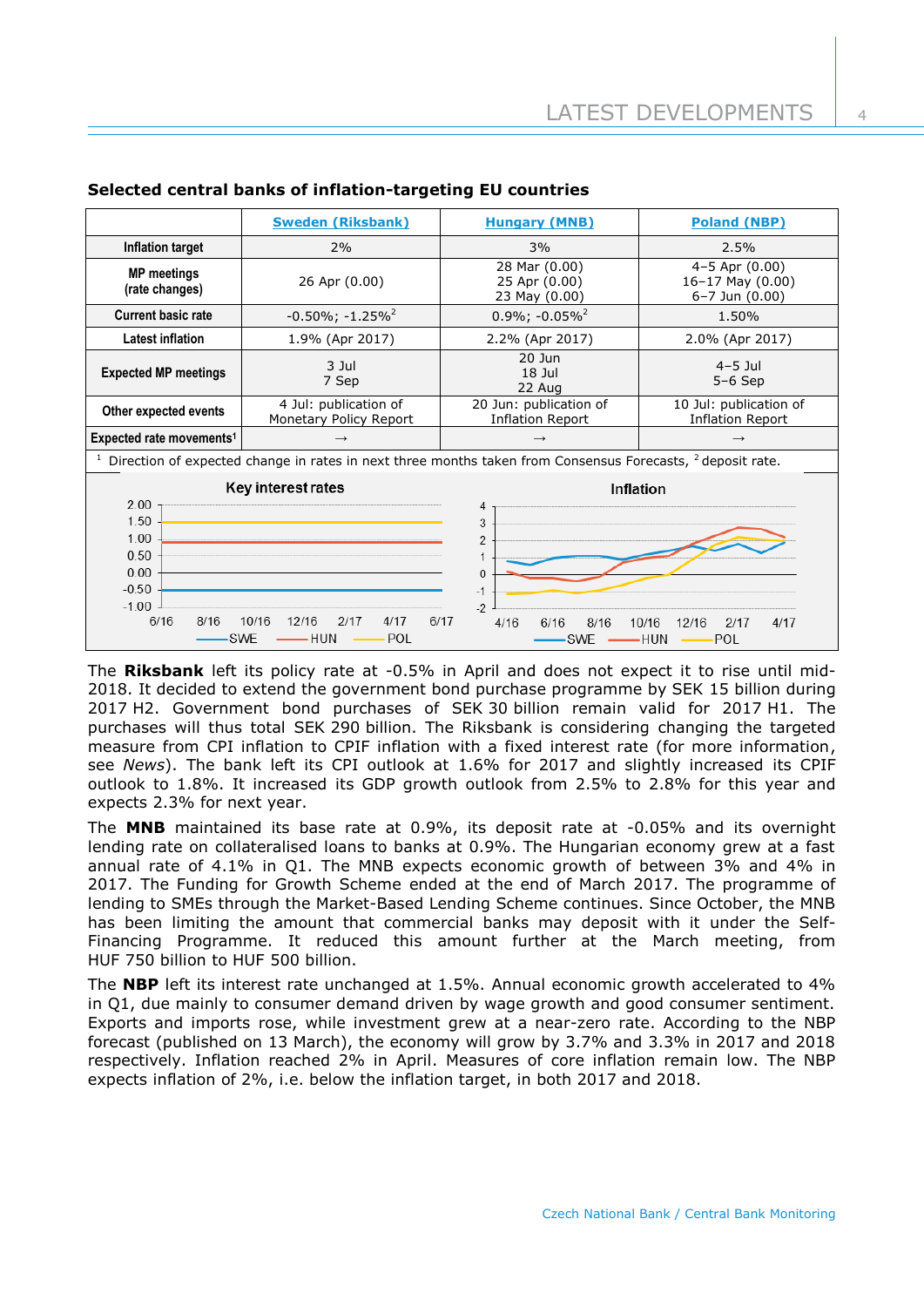|                                                                                                                                                                                                                                                                                                                                                        | <b>Norway (NB)</b>                                  | <b>Switzerland (SNB)</b>                                | <b>New Zealand (RBNZ)</b>                              | <b>Canada (BoC)</b>                              |  |
|--------------------------------------------------------------------------------------------------------------------------------------------------------------------------------------------------------------------------------------------------------------------------------------------------------------------------------------------------------|-----------------------------------------------------|---------------------------------------------------------|--------------------------------------------------------|--------------------------------------------------|--|
| <b>Inflation target</b>                                                                                                                                                                                                                                                                                                                                | 2.5%                                                | $0 - 2%$                                                | 2%                                                     | 2%                                               |  |
| <b>MP</b> meetings<br>(rate changes)                                                                                                                                                                                                                                                                                                                   | 16 Mar (0.00)<br>4 May (0.00)                       | 16 Mar (0.00)                                           | 23 Mar (0.00)<br>11 May (0.00)                         | 12 Apr (0.00)<br>24 May (0.00)                   |  |
| <b>Current basic rate</b>                                                                                                                                                                                                                                                                                                                              | 0.50%<br>$-0.50$ reserve rate <sup>1</sup>          | from $-1.25$ to $-0.25\%^2$ ;<br>$-0.75\%$ <sup>3</sup> | 1.75%                                                  | 0.5%                                             |  |
| <b>Latest inflation</b>                                                                                                                                                                                                                                                                                                                                | 2.2% (Apr 2017)                                     | $0.4\%$ (Apr 2017)                                      | 2.2 % (2017 Q1)                                        | 1.6% (Apr 2017)                                  |  |
| <b>Expected MP meetings</b>                                                                                                                                                                                                                                                                                                                            | $22$ Jun                                            | $15$ Jun                                                | $22$ Jun<br>10 Aug                                     | $12$ Jul<br>6 Sep                                |  |
| Other expected events                                                                                                                                                                                                                                                                                                                                  | 22 Jun: publication of<br>Monetary Policy<br>Report | 21 Jun: publication of<br>Monetary Policy Report        | 10 Jun: publication of<br>Monetary Policy<br>Statement | 12 Jul: publication of<br>Monetary Policy Report |  |
| Expected rate movements <sup>4</sup>                                                                                                                                                                                                                                                                                                                   |                                                     |                                                         |                                                        |                                                  |  |
| $1$ Only on reserves exceeding quota; $2$ chart displays centre of band; $3$ negative sight deposit rate on account<br>balances held at SNB, graded according to balance amounts; <sup>4</sup> direction of expected change in rates in next three<br>months taken from Consensus Forecasts or, in the case of New Zealand, from RBNZ survey.          |                                                     |                                                         |                                                        |                                                  |  |
| Key interest rates<br>Inflation<br>3<br>5<br>4<br>$\overline{2}$<br>3<br>$\overline{\phantom{a}}$<br>1<br>0<br>$\Omega$<br>$-1$<br>$-1$<br>$-2$<br>6/16<br>8/16<br>10/16<br>12/16<br>2/17<br>6/17<br>4/17<br>4/16<br>6/16<br>12/16<br>4/17<br>8/16<br>10/16<br>2/17<br><b>NZL</b><br>CAN<br>CHE<br><b>NOR</b><br>NOR<br>N <sub>7</sub><br>— CAN<br>CHE |                                                     |                                                         |                                                        |                                                  |  |

## **Other selected inflation-targeting countries**

The **NB** left its interest rate unchanged at 0.50% at its March and May meetings and expects it to be kept at this level for longer than projected earlier. The rate stability is the outcome of considerations where, on one hand, the inflation outlook, which is below the inflation target, and weaker economic growth imply lower interest rates, while, on the other hand, a rapid rise in house prices and household debt and the resulting financial imbalances preclude any further cut in rates. In line with this, the Ministry of Finance, acting on advice from the NB, raised the countercyclical capital buffer rate for banks from 1.5% to 2%, effective 31 December 2017.

At its March meeting, the **SNB** left the target range for its monetary policy rate (the 3M Libor) at between -1.25% and -0.25%. The rate on banks' account balances with the SNB also remained unchanged at -0.75%. The SNB is still communicating its willingness to intervene in the foreign exchange market if necessary and has long been of the view that the Swiss franc is overvalued. The SNB continues to expect GDP growth of roughly 1.5% for 2017. It anticipates inflation of 0.3% in 2017 and 0.4% in 2018.

The **RBNZ** left its key interest rate at 1.75% in May. According to the RBNZ, monetary policy will remain accommodative for a considerable period. GDP growth in 2016 H2 was weaker than it had expected, but the growth outlook remains positive, supported by accommodative monetary policy, strong population growth and high levels of household spending and construction activity. The increase in inflation in Q1 (to 2.2%) was mainly due to higher tradables inflation, but this effect is temporary. Non-tradables inflation is moderate. House price inflation also moderated, partly reflecting previous LTV ratio restrictions by the RBNZ and tighter lending conditions.

The **BoC** left its key interest rate unchanged at 0.5%. Inflation dropped to 1.6% in April, due mainly to a decline in food prices because of intense retail competition. Measures of core inflation (for more information see the  $December$  CBM) are in the range of 1.3% and 1.6%. Following strong (annualised) GDP growth (of 3.7%) in 2017 Q1, the BoC expects a slowdown in the coming quarters. The BoC expects GDP growth of 2.5% this year and 1.9% in 2018.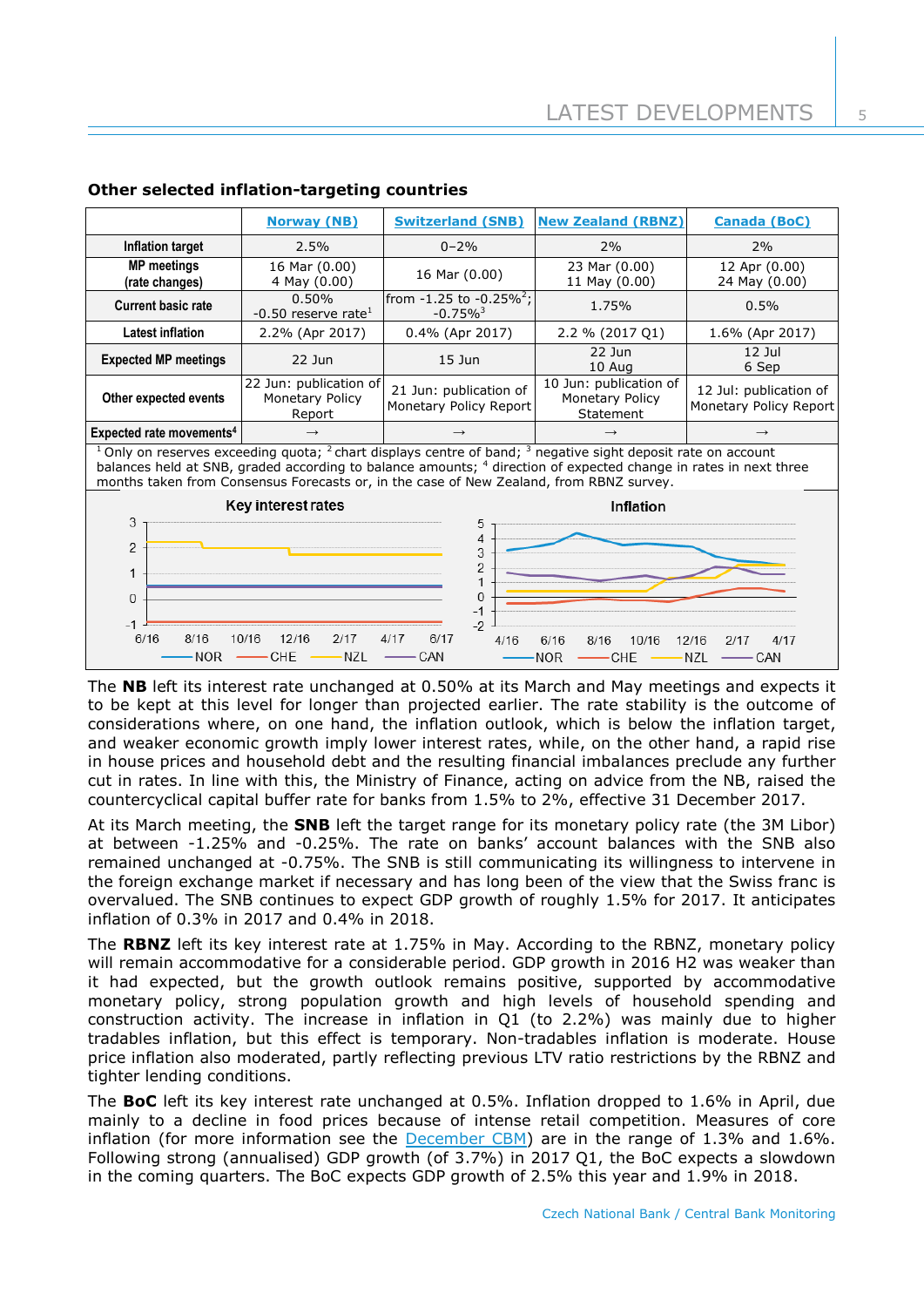# **2. NEWS**

## **[Riksbank considers new target variable and variation band](http://www.riksbank.se/en/Press-and-published/Press-Releases/2017/The-Riksbank-considers-new-target-variable-and-variation-band/)**

The Riksbank is considering changing the target variable for its inflation target from the current CPI to the CPIF, i.e. the consumer price index with a fixed interest rate (for more on the prior considerations and recommendations for the Riksbank see the [December 2015 CBM](http://www.cnb.cz/miranda2/export/sites/www.cnb.cz/en/monetary_policy/monitoring/download/1504_cbm.pdf) and the [March 2016 CBM\)](http://www.cnb.cz/miranda2/export/sites/www.cnb.cz/en/monetary_policy/monitoring/download/1601_cbm.pdf). From the Riksbank's point of view, the CPI has become increasingly difficult to use as guidance for monetary policy, as it is directly affected by policy rate adjustments. Another change being considered is the introduction of a variation band of  $\pm 1$  pp to illustrate the uncertainty of reaching the exact target, not to change the inflation target value, which will continue to be 2%. The design of the variation band is linked to the historical development of inflation and should be reviewed as necessary.

The changes under consideration will not entail any change to the monetary policy being conducted and are now being referred for consultation. If the Riksbank decides in favour of the changes, they are expected to be implemented at the monetary policy meeting in September 2017.

## **[Norges Bank to increase number of monetary policy meetings and publish minutes](http://www.norges-bank.no/en/Published/Press-releases/2017/2017-05-04-press-release2/)**

The Norges Bank is seeking to increase monetary policy transparency and, starting this June, will publish the minutes of its Executive Board's monetary policy meetings. The minutes, together with the voting records of the Executive Board, will be included in the Executive Board's assessment, which is published at the same time as the interest rate decision is announced. The Executive Board has also decided to increase the number of monetary policy meetings from six to eight per year, beginning in 2018.

## **[Federal Reserve Board](https://www.federalreserve.gov/newsevents/pressreleases/other20170320a.htm) modernises website**

In late March, the Fed modernised the design, enhanced the functions and improved the structure of its [website.](https://www.federalreserve.gov/) The site is now adapted to the needs of mobile devices. The Fed has thus joined the ranks of central banks with fully responsive website design (for more about the websites and modern communication tools of central banks, see the [March CBM\)](http://www.cnb.cz/miranda2/export/sites/www.cnb.cz/en/monetary_policy/monitoring/download/1701_cbm.pdf).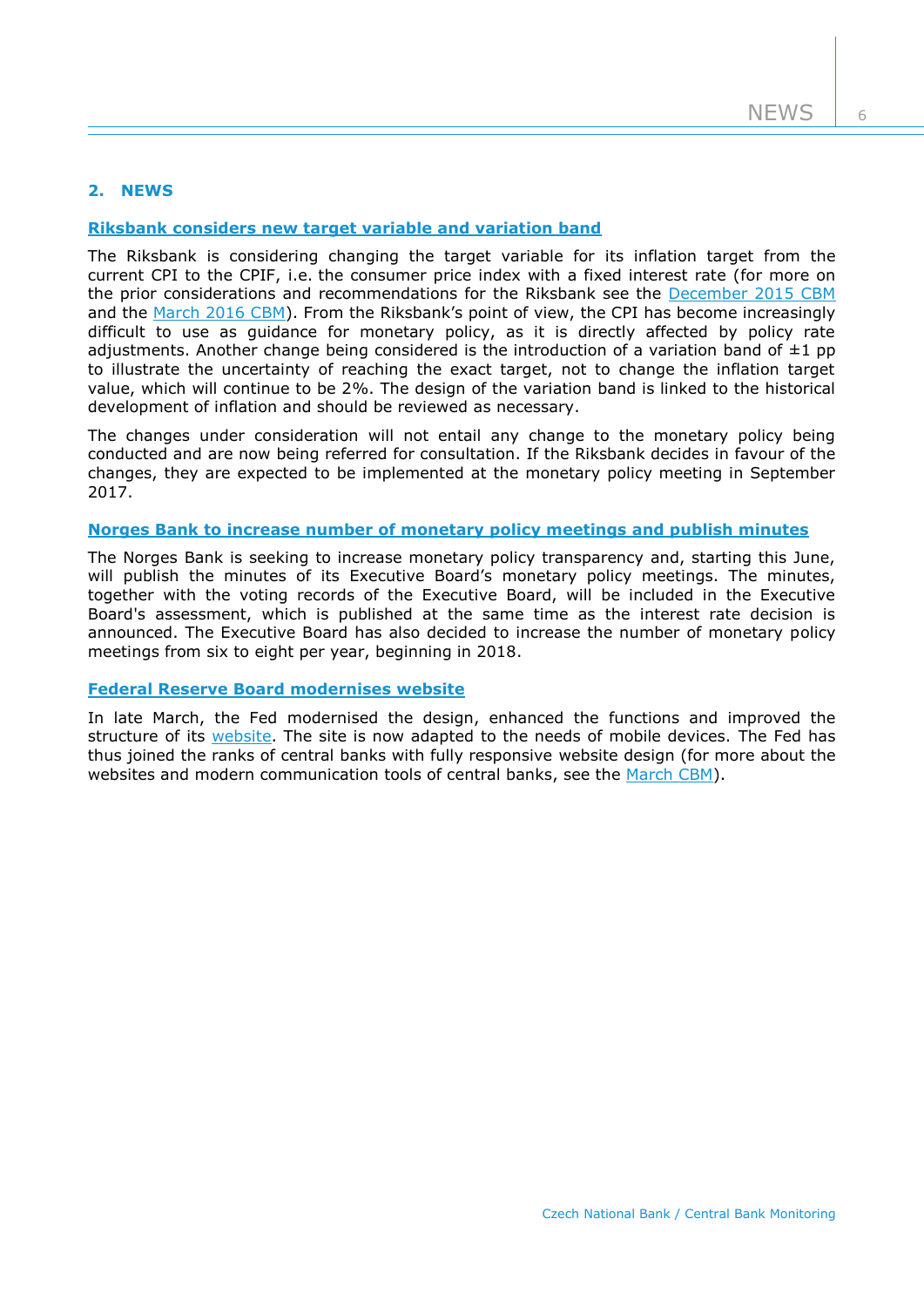## **3. SPOTLIGHT: THE RETURN OF THE FED'S MONETARY POLICY TO NORMAL AND THE ISSUE OF REDUCING ITS BALANCE SHEET**

*The monetary policy of the US Federal Reserve is gradually returning to normal. At the end of 2015, following a long period of quantitative easing amid zero interest rates, the Fed tightened monetary policy by increasing its key interest rate. Since then, it has raised the rate two more times. Nonetheless, it is keeping its balance sheet at the high level attained after the previous bond purchases. Based on positive US economic outlooks, though, the balance sheet could be reduced relatively soon, possibly still this year. However, the untested process of reducing the balance sheet raises many issues not only about how to proceed, but also about the target size of the balance sheet and the effect of this process on the standard way of tightening monetary policy, i.e. raising interest rates. The following* Spotlight *looks at these issues. It follows up on earlier articles on the return of central banks' monetary policies to normal and the Fed's quantitative easing.<sup>1</sup>*

At the end of 2008, in response to the financial crisis, the US Federal Reserve launched a programme of quantitative easing (QE), under which it bought Treasury securities and agency mortgage-backed securities (MBS). Initially, the aim of this programme was to supply liquidity to the financial system and prevent a crash. After the key interest rate was lowered practically to zero, the QE programme started to be used as an unconventional monetary policy instrument for further easing monetary conditions.

The bond purchases were made in several rounds from December 2008 to October 2014. As a result, the Fed's balance sheet expanded from around USD 900 billion (i.e. roughly 6% of US GDP) to almost USD 4.5 trillion (roughly 25% of GDP). Since the bond purchases ended, the portfolio has been kept at the same level by reinvesting principal payments from asset holdings and rolling over maturing Treasury securities (see Chart 1).

The Fed's key monetary policy rate is the federal funds rate (FFR). In the pre-crisis period of a relative shortage of bank reserves, the rate was kept at the target level by means of open market operations

-

Chart 1: The Fed's total assets (May 2017)



*Source: FRED*

(purchases and sales of securities), which the Fed used to maintain the amount of bank reserves in the system needed to achieve this rate.

However, the Fed's purchases caused the amount of bank reserves to increase, and the key rate is currently being maintained in the target range through the interest rate on excess bank reserves (IOER), which forms the ceiling of the FFR target range, and the overnight reverse repo facility (ON RRP), which applies to both banks and non-banks and forms the floor of the range. The spread between these rates is 25 bp.

 $1$  The first considerations about the return of monetary policy to normal were covered by Central Bank Monitoring in [September 2014](https://www.cnb.cz/miranda2/export/sites/www.cnb.cz/en/monetary_policy/monitoring/download/1403_cbm.pdf), and the US Fed's quantitative easing and its macroeconomic effects were described in GEO in [November 2014](https://www.cnb.cz/miranda2/export/sites/www.cnb.cz/en/monetary_policy/geo/geo_2014/gev_2014_11_en.pdf) and [May 2015.](https://www.cnb.cz/miranda2/export/sites/www.cnb.cz/en/monetary_policy/geo/geo_2015/gev_2015_05_en.pdf)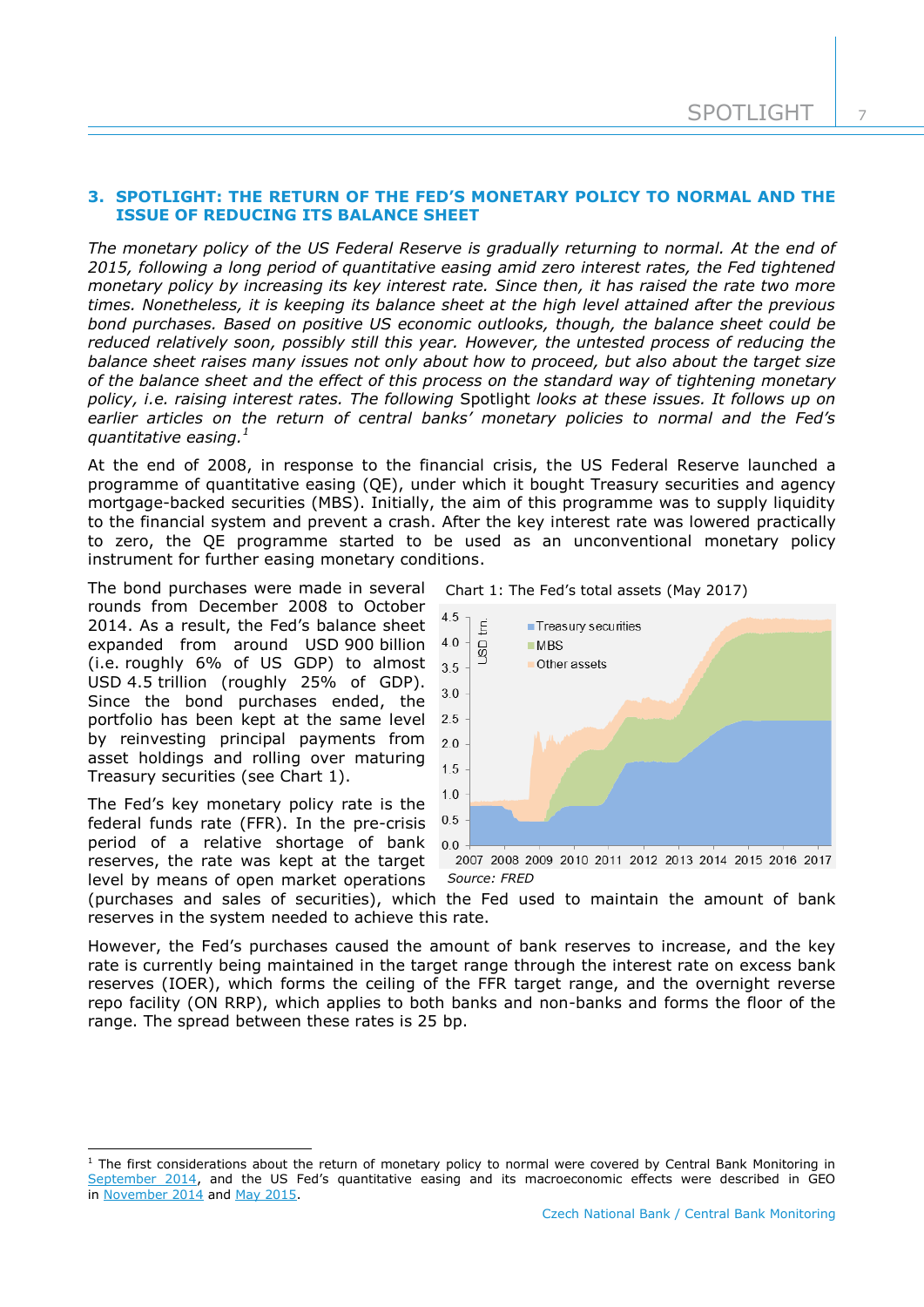## **The return of the Fed's monetary policy to normal**

The FOMC members first discussed the return of monetary policy to normal soon after unconventional monetary policy was launched. Selected discussions, decisions and actions are summarised in Table 1. The return of monetary policy to normal is happening essentially on two levels: by increasing the key FFR rate and by reducing the Fed's balance sheet.

| Table 1: Selected FOMC releases relating to monetary policy normalisation |           |                                                                                                                                                                                                                                                                                    |  |  |
|---------------------------------------------------------------------------|-----------|------------------------------------------------------------------------------------------------------------------------------------------------------------------------------------------------------------------------------------------------------------------------------------|--|--|
| Jun 2011                                                                  | minutes   | first strategy for returning to normal: reinvestments will end first, then FOMC<br>will modify forward guidance on FFR and start to increase FFR; MBS will then<br>be sold for 3-5 years                                                                                           |  |  |
| Sep 2014                                                                  | statement | official strategy: Policy Normalization Principles and Plans ("Principles"): <sup>2</sup> FFR<br>rate will be raised first, then reinvestments will be reduced (either all at once,<br>or phased out); MBS will not be sold as part of normalisation process                       |  |  |
| Oct 2014                                                                  | statement | action: purchases ended                                                                                                                                                                                                                                                            |  |  |
| Mar 2015                                                                  | minutes   | extension of Principles to include use of rates: continue to target FFR range of<br>25 bp during normalisation, with IOER as ceiling and ON RRP as floor;<br>capacity of ON RRP will be temporarily elevated; facility will probably be<br>reduced soon after normalisation starts |  |  |
| Jul 2015                                                                  | minutes   | discussion about setting start of phase-out of reinvestments: whether to<br>specify economic conditions qualitatively or quantitatively, or whether to<br>establish time interval following initial increase in rates; most members<br>preferred qualitative assessment            |  |  |
| Dec 2015                                                                  | statement | action: first FFR increase since December 2008; statement that balance<br>sheet reduction process will start after increase in rates is "well under way"                                                                                                                           |  |  |
| Mar 2017                                                                  | minutes   | discussion about whether reinvestments will stop all at once (easier to<br>communicate) or be phased out (this would reduce risk of triggering financial<br>market volatility - this issue resonates with FOMC members after taper<br>tantrum experience in 2016).                 |  |  |
| May 2017                                                                  | minutes   | proposal to phase out reinvestments - increasing caps on assets that would<br>not be reinvested after maturing                                                                                                                                                                     |  |  |

#### **The issue of the timing of the balance sheet reduction process**

As from December 2015, i.e. simultaneously with the first FFR increase, the FOMC statements contain a formulation referring to the start of the process of reducing the Fed's balance sheet. It says that the process will not start until normalisation of the level of the FFR is "well under way". The specific meaning of this formulation has become topical for the markets in a situation where the Fed has raised rates repeatedly, each time by 25 bp (in December 2015, December 2016 and March 2017, to the current 0.75%–1.00%). Fed Chair Janet Yellen said at a [press conference](https://www.federalreserve.gov/mediacenter/files/FOMCpresconf20170315.pdf) after the March FOMC meeting that "well under way" does not mean some particular level, but refers to a time when the Fed will have confidence in a stable economic

-

 $2$  The detailed content of the individual points of the Principles is as follows:

<sup>(1)</sup> The return of monetary policy to normal will be consistent with the Fed's dual mandate. It will thus depend on economic conditions and not follow a fixed time schedule.

<sup>(2)</sup> When economic conditions allow, the FOMC will raise the FFR target range. To set this range, it will primarily use the IOER rate. As an additional instrument, it will use – among other things – an ON RRP facility, although only if necessary; it plans to phase this facility out when it is no longer needed to control the FFR range.

<sup>(3)</sup> The Fed's securities holdings will be reduced in a gradual and predictable manner. This process will commence after the Fed begins increasing the FFR The exact timing will depend on the outlook for economic and financial conditions. The portfolio will be reduced primarily by ceasing or phasing out reinvestments of principal payments from securities holdings; the FOMC does not anticipate selling MBSs as part of the normalisation process (although limited sales might be warranted in the longer run to reduce or eliminate residual holdings; the timing and pace of any sales would be communicated to the public in advance).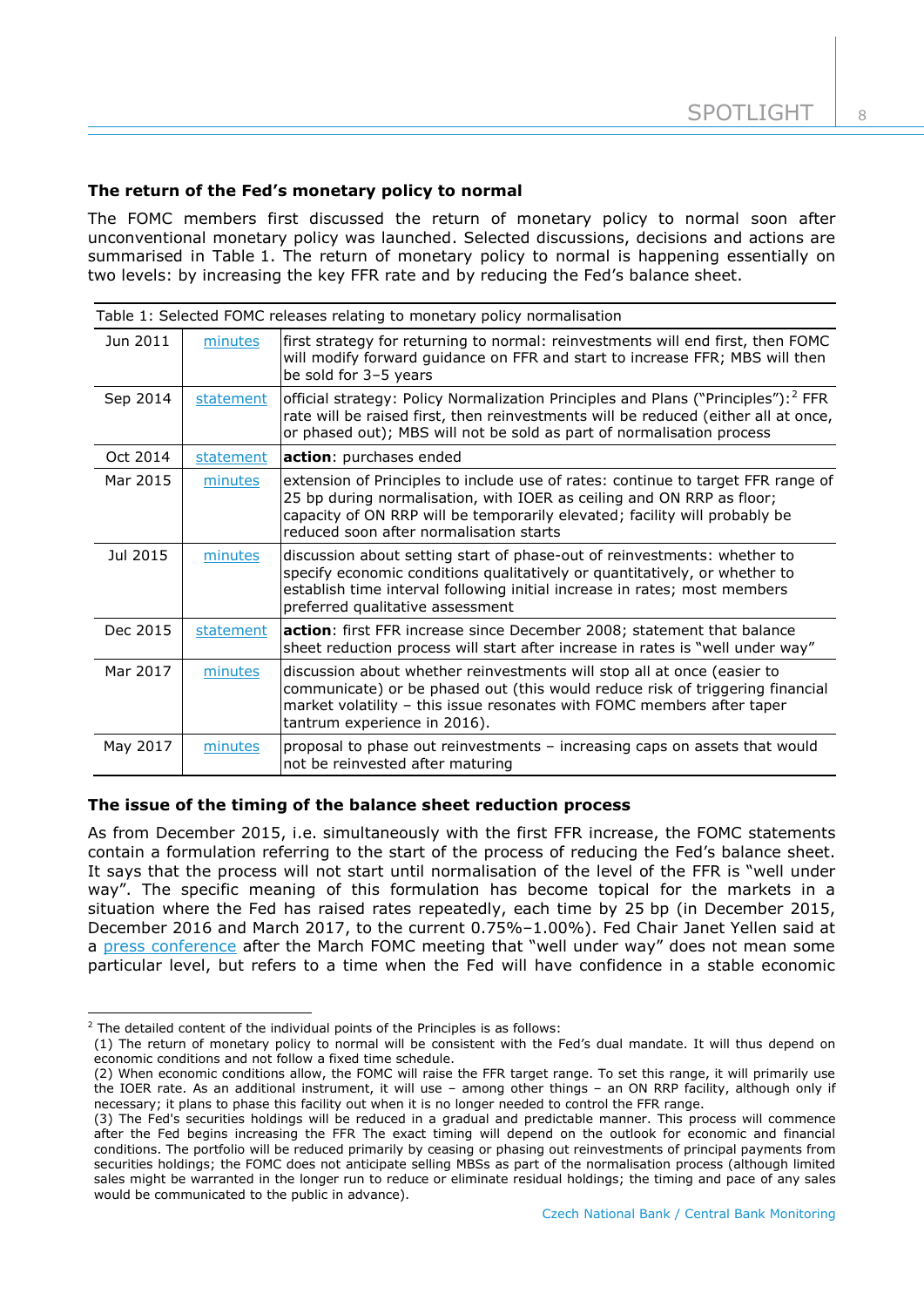$\cup$ 

outlook and will not be worried about economic shocks that could reverse the process of monetary policy normalisation.

The Fed has not yet officially announced the exact timing of the balance sheet reduction process. However, some FOMC members [\(Bullard,](https://www.stlouisfed.org/news-releases/2017/02/28/bullard-discusses-feds-balance-sheet) [Mester,](https://www.clevelandfed.org/newsroom%20and%20events/speeches/sp%2020170321%20economic%20outlook%20and%20monetary%20policy%20communications) [Dudley,](https://www.ft.com/content/332700f8-ca77-3888-970f-001b14f95b23) [George](https://www.kansascityfed.org/~/media/files/publicat/speeches/2017/2017-george-ny-4-18.pdf)…) have given speeches this year arguing in favour of starting to reduce the balance sheet this year.

The minutes of the May 2017 meeting then explicitly state that most FOMC members prefer to begin reducing the balance sheet this year as long as economic conditions and the FFR evolve as currently expected.

## **The issue of how to proceed**

-

The May meeting also agreed that the September 2014 Principles should be augmented soon. This will probably mean the inclusion of the operational plan to reduce the balance sheet presented at the May meeting:

- According to this plan, the FOMC will set gradually increasing monthly limits (caps) on the amount of bonds that will not be reinvested after maturing each month. Only the bonds exceeding these caps will be reinvested. As the caps gradually increase, reinvestments will decline and the Fed's securities holdings and hence its entire balance sheet will gradually shrink.
- The monthly caps will initially be set at low levels. They will then be raised every three months, over a set period of time, to their fully phased-in levels. The final values of the caps will then be maintained until the size of the balance sheet is normalised (i.e. reaches the level the FOMC considers optimal for monetary policy implementation).
- Specific figures regarding the values of the caps, the duration of their increase and the optimal balance sheet size have yet to be published.

Most FOMC members expressed a favourable view of this approach. They particularly welcomed the fact that it is consistent with previous statements about gradual and predictable balance sheet reduction, that it is straightforward to communicate and that limiting the monthly reductions will help mitigate the risk of an excessive market reaction and outsized interest rate swings, as well as the fact that, under this approach, the process of reducing the Fed's balance sheet will be relatively automated. The possibility of reducing the Fed's balance sheet on "autopilot", i.e. without further FOMC interventions, has been emphasised many times by FOMC members.

According to analysts, this plan can be expected to be published – as a modification of the September 2014 Principles – at the June meeting.

## **The target size of the Fed's balance sheet – still an open issue**

The Fed thus has not yet published the target size for its balance sheet. However, the balance sheet can be expected to be larger than before the crisis, as it will be affected, among other things, by growth in currency in circulation in the meantime and by a larger amount of bank reserve balances in the system than before the crisis. Before the crisis, the amount of assets, consisting mostly of Treasury securities, basically equalled the amount of currency in circulation. The balance sheet is substantially larger at present and bank reserve balances make up almost 50% of liabilities.

The current high reserve balances of banks will decline as the Fed's balance sheet shrinks. However, the optimal level they should attain is not set at present.<sup>3</sup> There are essentially two options for the amount of reserve balances depending on the Fed's future monetary policy implementation framework:

 $3$  The attainment of the optimal level of bank reserve balances is referred to as the "point of normalisation" in the process of reducing the Fed' s balance sheet.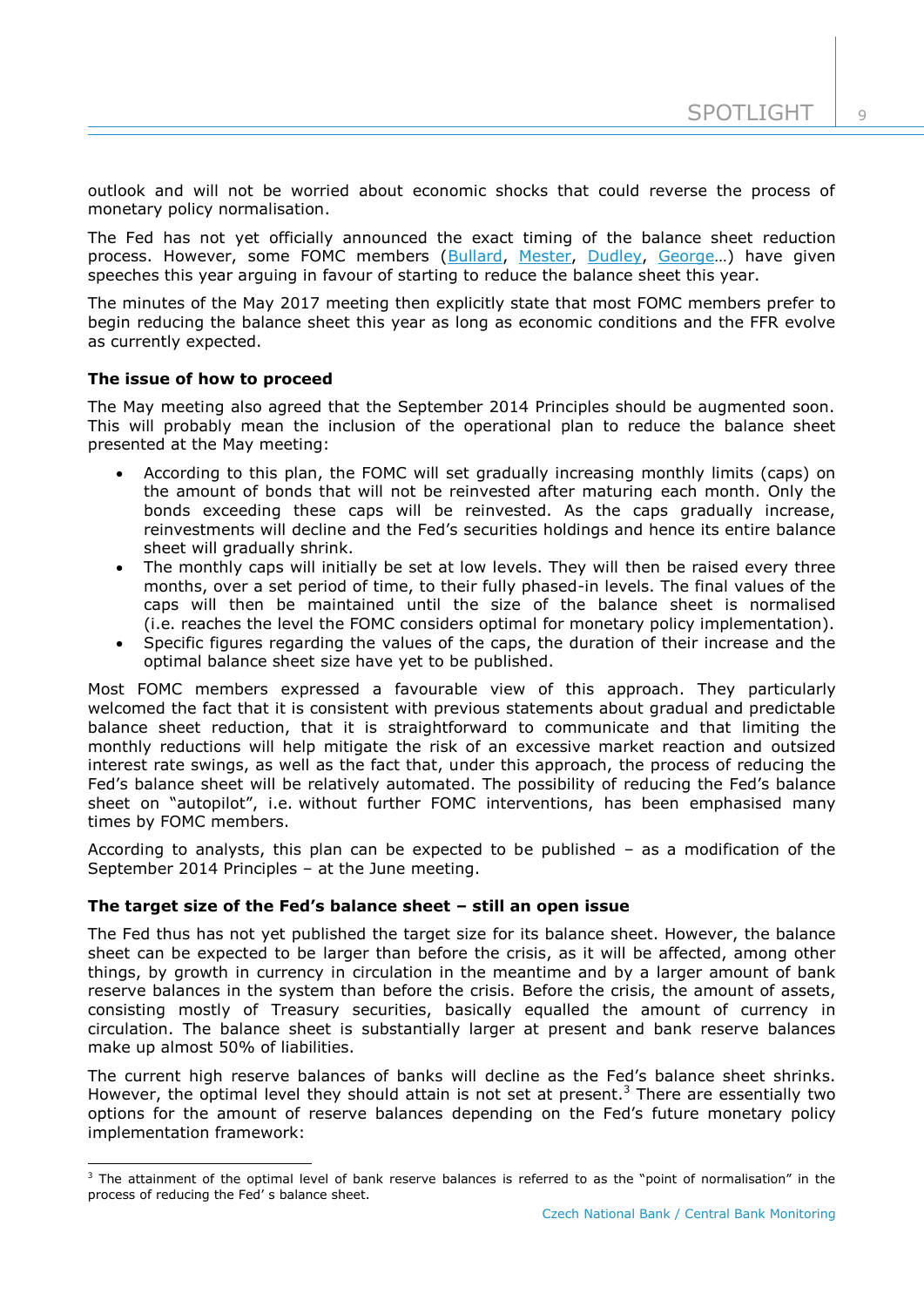- (1) The Fed returns to its original pre-crisis monetary policy implementation framework based on only a small amount of bank reserves in the system; this "small amount" is estimated at around USD 100 billion;
- (2) The Fed continues with its current monetary policy approach where there is an excess of reserves – on which it pays interest – in the system; this reserves need will be much higher than before the crisis and could exceed USD 1 trillion.<sup>4</sup>

The Fed has not yet officially made public its balance sheet target size, but there are official simulations of the future size of the portfolio of the SOMA (System Open Market Account, the domestic securities portfolio, which accounts for roughly 95% of the Fed's balance sheet and within which open market operations are conducted; the Fed's balance sheet also contains, for example, assets denominated in foreign currencies).

The latest estimate of the possible balance sheet size was issued in [April 2017](https://www.newyorkfed.org/medialibrary/media/markets/omo/omo2016-pdf.pdf) by the New York Fed – the SOMA portfolio operator – in its annual report on open market operations. The estimate is based on the Principles set by the FOMC and surveys conducted before and after the December 2016 FOMC meeting. The baseline scenario for this estimate assumes that the point of portfolio normalisation will occur when banks' reserve balances reach USD 500 billion,<sup>5</sup> whereas the alternative scenarios assume USD 100 billion and USD 1 trillion. In line with the survey results, all the scenarios assume that reinvestments will continue until 2018 Q2 and end altogether in mid-2019.

An alternative estimate of the SOMA portfolio was published by the Fed's economic research unit as a FEDS Note in [January 2017.](https://www.federalreserve.gov/econresdata/notes/feds-notes/2017/confidence-interval-projections-of-the-federal-reserve-balance-sheet-and-income-20170113.html) The baseline scenario of this estimate builds on the FOMC members' projections for the September 2016 meeting, and the confidence interval around this scenario is a model simulation based on the expected path of rates and the economy. The portfolio is normalised at the point when banks' reserve balances decline to USD 100 billion. Reinvestments start to decrease in July 2018. The following Table 2 sums up the most important results of both estimates.

| Table 2: SOMA portfolio predictions (USD trillions)          |                        |                       |                              |                      |                        |                      |
|--------------------------------------------------------------|------------------------|-----------------------|------------------------------|----------------------|------------------------|----------------------|
|                                                              | point of normalisation |                       | size of SOMA portfolio       |                      |                        |                      |
|                                                              | size of reserve        | date of<br>attainment | at point of<br>normalisation | in 2025              |                        |                      |
|                                                              | balances               |                       |                              | total                | Treasury<br>securities | <b>MBS</b>           |
| NY Fed<br>portfolio reduction<br>start in 2018 Q2            | $0.1$ (alternative)    | 2022 Q4               | 2.5                          | 2.7                  | $\ast$                 | $\ast$               |
|                                                              | 0.5                    | 2021 Q4               | 2.8                          | 3.1                  | 2.3                    | 0.8                  |
|                                                              | 1.0 (alternative)      | 2020 Q4               | 3.2                          | 3.6                  | $\ast$                 | $\ast$               |
| <b>FEDS Note</b><br>portfolio reduction<br>starts in 2018 Q3 | 0.1                    | 2022 Q4               | 2.3<br>$(2.2 - 2.4)$         | 2.5<br>$(2.3 - 2.8)$ | 1.7<br>$(1.5 - 2.0)$   | 0.9<br>$(0.5 - 0.9)$ |

*Note: Current size of SOMA portfolio (May 2017): USD 4.25 trillion in total, of which Treasury securities make up USD 2.5 trillion and MBS USD 1.8 trillion. Banks' reserve balances account for USD 2.2 trillion of the Fed's balance sheet. \* = data not available.*

The decline in the portfolio to the required level (i.e. to the point of normalisation) occurs two to four years after the reduction process begins, depending on the target amount of reserve balances. After the optimal level is achieved, the portfolio increases only slightly, with the share of MBS declining and the share of Treasury securities rising.

1

<sup>4</sup> See Ben Bernanke's January 2017 article *Shrinking the Fed's balance sheet*,

[https://www.brookings.edu/blog/ben-bernanke/2017/01/26/shrinking-the-feds-balance-sheet/.](https://www.brookings.edu/blog/ben-bernanke/2017/01/26/shrinking-the-feds-balance-sheet/)

 $5$  According to some analysts, the USD 500 billion level for reserve balances is problematic from the point of view of the Fed's monetary policy implementation framework, as it is too low for the current framework (with payment of interest on excess reserves) but too high for the original monetary policy-making approach.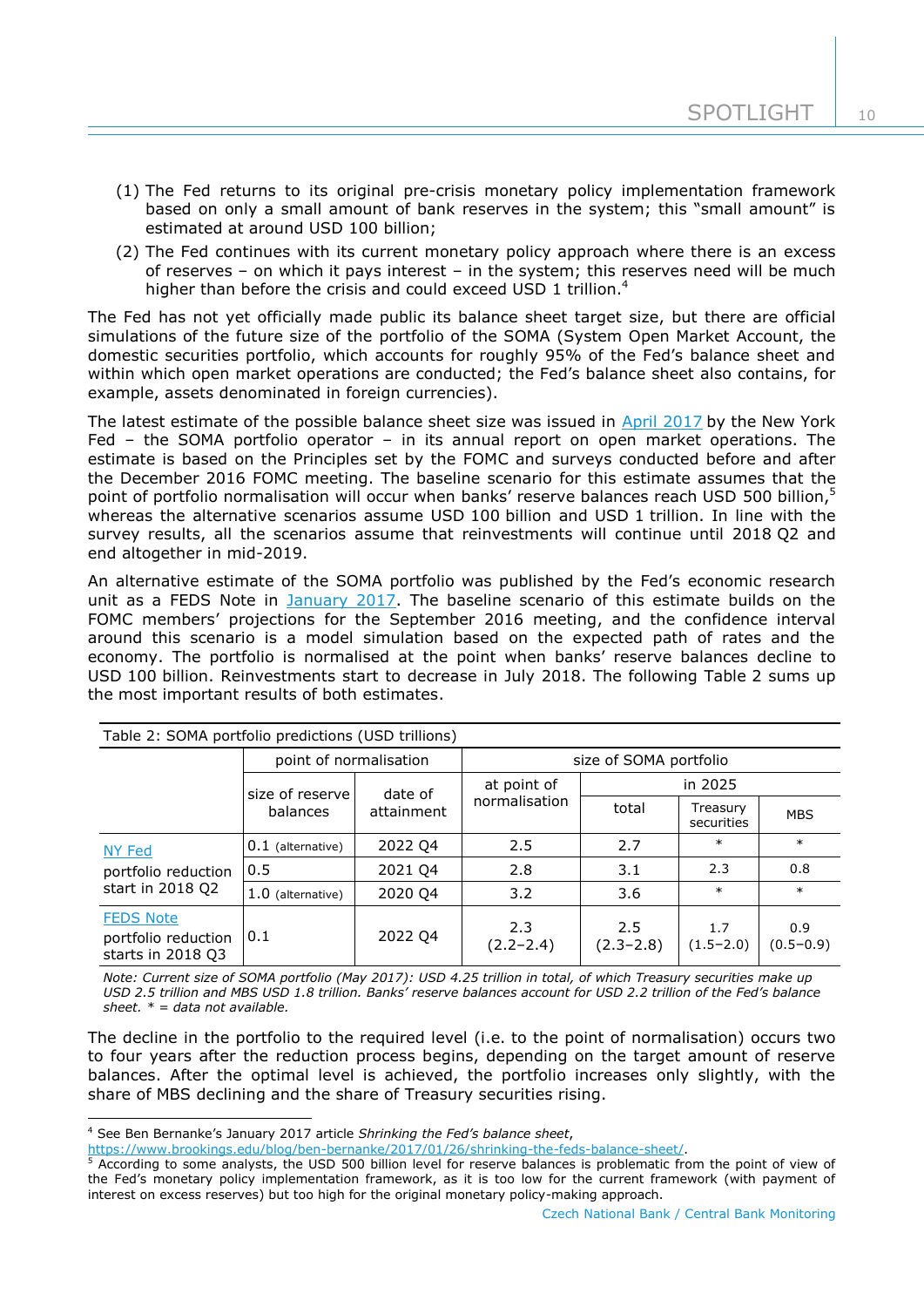## **The effect of reducing the balance sheet on monetary policy tightening**

The process of reducing the Fed's balance sheet is a natural part of the return of monetary policy to normal. However, it will also imply a monetary policy tightening going beyond that provided by increasing the Fed's policy rate. The Fed's current asset holdings are pushing down the long end of the yield curve. This pressure will gradually decrease as the average maturity of its asset holdings shortens and the amount of reinvestments falls.

Balance sheet reduction thus represents an additional channel of monetary policy tightening. The FOMC must therefore take this additional channel (balance sheet reduction) into account when raising short-term interest rates. This issue has, of course, already started to appear in the speeches given by FOMC members and in discussions at their meetings. The specific effect of this reduction will depend on several factors, specifically the target size of the balance sheet, the speed and manner of reducing the portfolio and the final composition of the portfolio.

The specific numerical estimates of the effect of the change in the Fed's balance sheet structure suggest a potential increase in the yield of the ten-year Treasury note by about 15 bp for 2017 alone. According to the previous empirical facts, this corresponds to two FFR hikes of 25 bp.<sup>6</sup>

#### **Estimate of shadow rates**

-

The effect of the process of reducing the Fed's balance sheet on monetary policy tightening can also be captured using shadow rates.<sup>7</sup> These express the hypothetical path market rates would follow if there was no zero lower bound, and they include the effect of unconventional measures, particularly government bond purchases. There are several models for deriving shadow rates for the USA. One option is to use the shadow rate model of Krippner (2014)<sup>8</sup> which derives shadow rates from the yield curve (shadow short rates, SSRs).<sup>9</sup>

The following section attempts to estimate the potential future path of shadow rates in the USA with regard to the expected reduction of the Fed's balance sheet. For this prediction, however, it was necessary in the first step to model the relationship between shadow rates and their determining factors (market 3M Libor rates, the Fed's unconventional measures and financial stress in the USA). The ARDL (Autoregressive Distributed Lag) regression method<sup>10</sup> was chosen as the empirical model. The resulting ARDL model  $(3, 1, 3, 1, 3, 1)$ estimates the path of shadow rates relatively well (see Chart 2).

<sup>6</sup> See the speech *The Economic Outlook and the Conduct of Monetary Policy* given by Janet Yellen in January 2017, [https://www.federalreserve.gov/newsevents/speech/yellen20170119a.pdf.](https://www.federalreserve.gov/newsevents/speech/yellen20170119a.pdf)

<sup>7</sup> The analysis in this section was prepared by Soňa Benecká from the CNB. The analysis follows up on a similar simulation in the February issue of *Global Economic Outlook* – see

[https://www.cnb.cz/miranda2/export/sites/www.cnb.cz/en/monetary\\_policy/geo/geo\\_2017/gev\\_2017\\_02\\_en.pdf.](https://www.cnb.cz/miranda2/export/sites/www.cnb.cz/en/monetary_policy/geo/geo_2017/gev_2017_02_en.pdf)

Krippner, L. (2014): "Measuring the stance of monetary policy in conventional and unconventional environments," CAMA Working Papers 2014-06, Centre for Applied Macroeconomic Analysis, Crawford School of Public Policy, The Australian National University.

<sup>9</sup> See [http://www.rbnz.govt.nz/research-and-publications/research-programme/additional-research/measures-of-the](http://www.rbnz.govt.nz/research-and-publications/research-programme/additional-research/measures-of-the-stance-of-united-states-monetary-policy/comparison-of-international-monetary-policy-measures)[stance-of-united-states-monetary-policy/comparison-of-international-monetary-policy-measures.](http://www.rbnz.govt.nz/research-and-publications/research-programme/additional-research/measures-of-the-stance-of-united-states-monetary-policy/comparison-of-international-monetary-policy-measures)

<sup>&</sup>lt;sup>10</sup> This is a regression model in ARDL form (p, q):  $y_t = \beta_0 + \beta_1 y_{t-1} + ... + \beta_p y_{t-p} + \alpha_0 x_t + \alpha_1 x_{t-1} + ...$   $+ \alpha_q x_{t-q} + \varepsilon_t$ . The explanatory variables are the 3M Libor, the main components of the SOMA portfolio (bonds, MBS and other) and financial stress in the USA (Kansas City Financial Stress Index, see [https://www.kansascityfed.org/research/indicatorsdata/kcfsi\)](https://www.kansascityfed.org/research/indicatorsdata/kcfsi).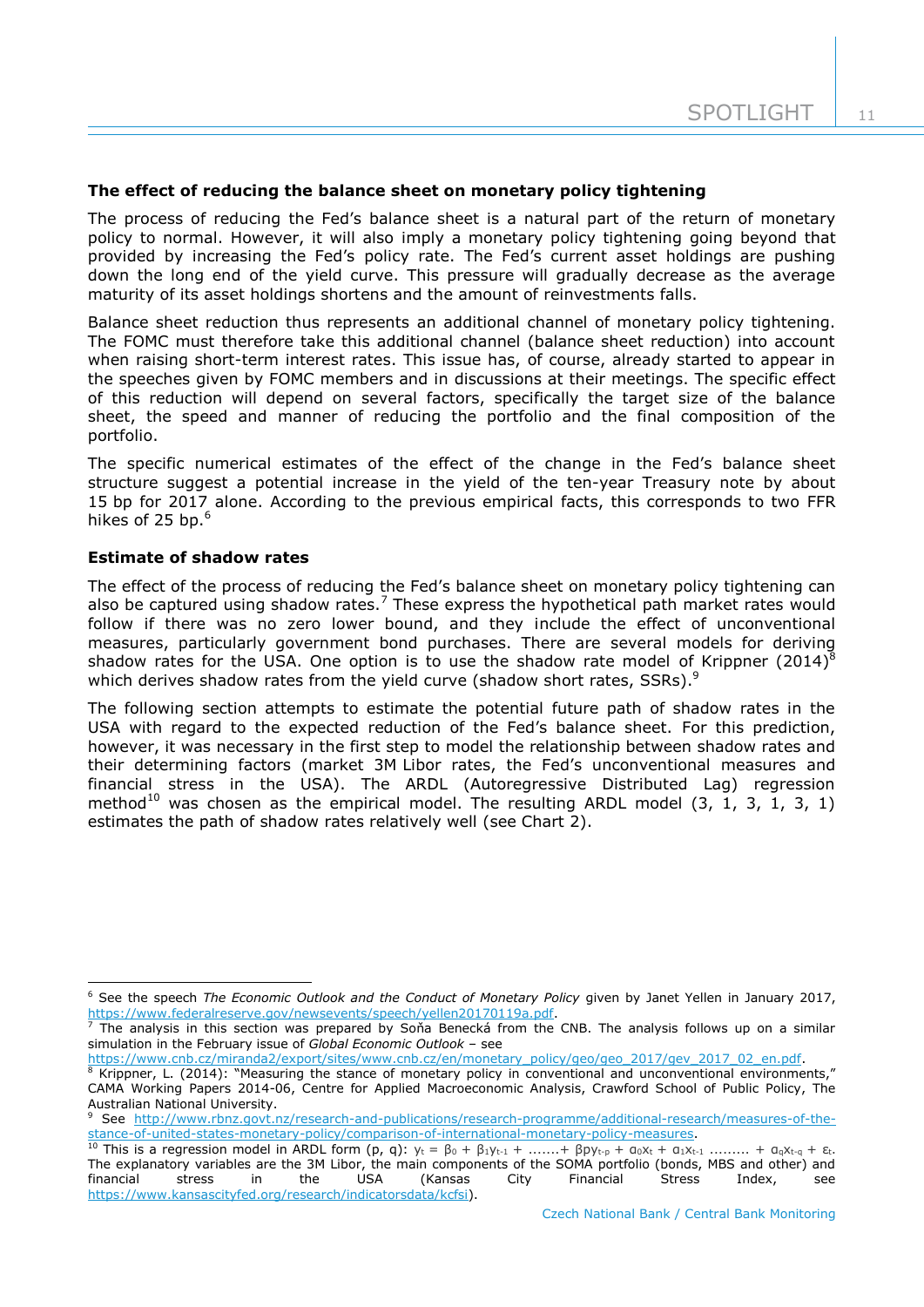#### Chart 2: Modelling shadow rates Chart 3: Shadow rates and the 3M Libor, including

-



The market outlook for 3M Libor interest rates, a constant financial stress value and the expected paths of the SOMA portfolio components in the January FEDS Note (see above) were used for the simulation.<sup>11</sup> The resulting expected path of shadow rates (see Chart 3) is rising and reaches 6% at the end of 2022, i.e. more than double the expected short-term market interest rates. The implied tightening of monetary conditions due to the reduction of the Fed's balance sheet/SOMA portfolio is thus significant according to the results of this method.

Czech National Bank / Central Bank Monitoring  $11$  The financial stress value is fixed at a low level (-0.56) equal to the average pre-crisis stress value in the sample.